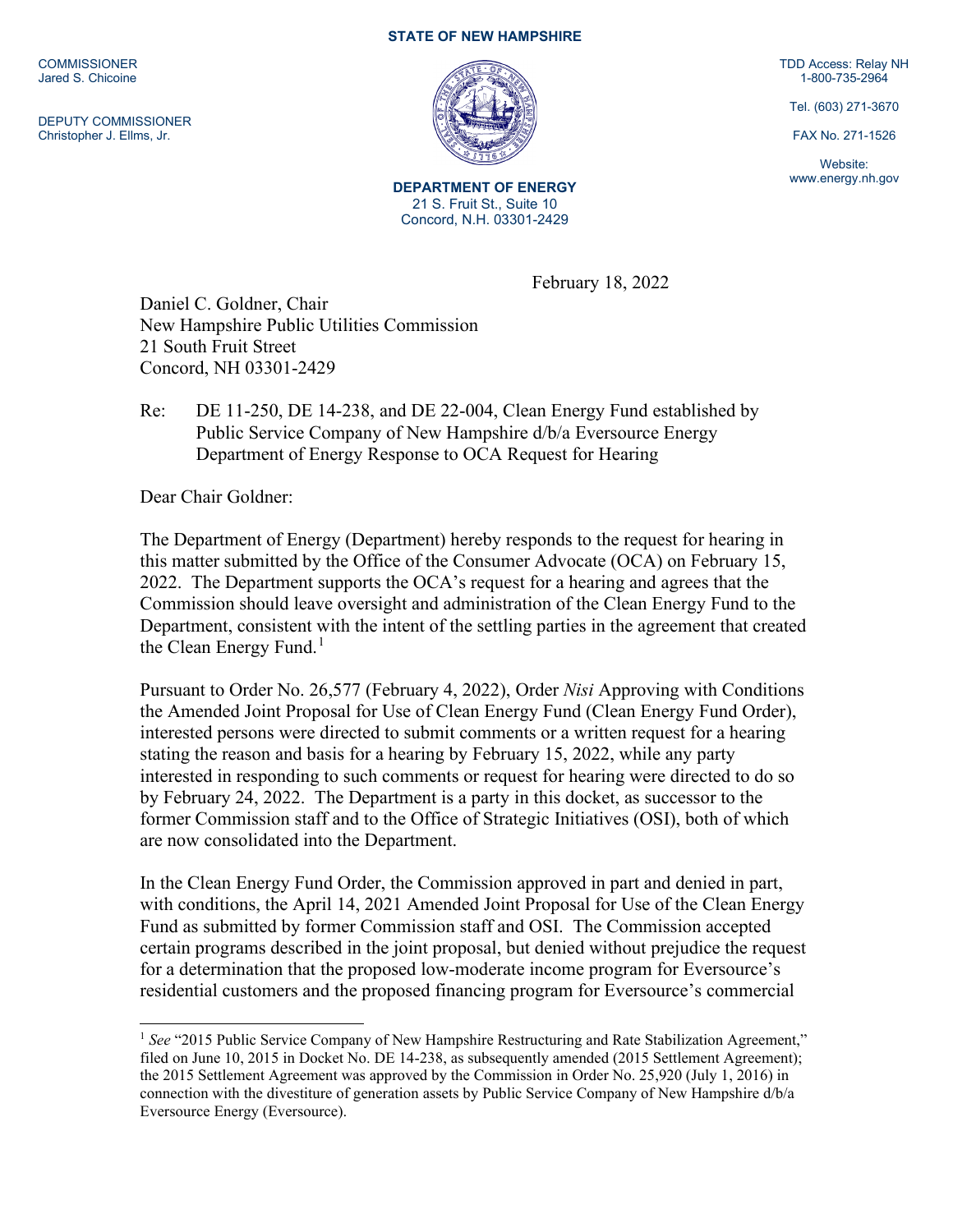and industrial customers conform to the four objectives specified in the 2015 Settlement Agreement. Instead, the Commission directed the parties to submit detailed proposals for use of the balance of the Clean Energy Fund by May 1, 2022, which proposals may include those programs or alternative proposals for use of the funds consistent with the four criteria set forth in the 2015 Settlement Agreement.

The Clean Energy Fund Order also established a new proceeding, Docket DE 22-004, for purposes of facilitating the ongoing collaborative process for interested stakeholders to continue to develop the approved programs and to propose detailed programs for the remaining balance in the Clean Energy Fund. The Commission indicated that its oversight of the Clean Energy Fund and associated programs would be conducted in that new docket, including an annual review and assessment of program development and implementation for prudency of costs and allocation of funds, and the Commission "request[ed] the Department's assistance for this review." The Commission apparently contemplates that its annual review will "assess the administrative costs of active programs, levels of interest from ratepayers, and whether funds and/or programs should be re-evaluated."

The Commission also directed Eversource to submit annual reports in the new docket on the financial status of the Clean Energy Fund and the programs it supports, by May 1 of each year beginning this year. Those reports must include detailed information regarding participation levels in each program, on-bill financing and rebate payments, and detailed summaries of all costs and forecasted benefits over the projected life of each program. In particular, the required annual reports must include:

- (a) a summary of actual and projected administrative costs over the life of each program, including sources of administrative costs, estimates of the number of employees and/or contractors required to administer the program, the estimated cost of such personnel, and whether program administration can be combined with existing processes and programs to create administrative efficiencies;
- (b) a discussion of any overlap with Renewable Energy Fund programs, NHSaves initiatives, or the Triennial Plan for Energy Efficiency Resource Standards (EERS), and consideration of the benefits and detriments to combining or managing programs together;
- (c) a discussion and assessment of whether third party management of the program may be cost effective and
- (d) provision for annual audits of program income and expenditures.

Under the approved 2015 Settlement Agreement, the "details" of deployment of the \$5 million Clean Energy Fund funded upon Eversource's generation assets divestiture are to be "established via a collaborative process overseen by Commission Staff and the Office of Energy and Planning." The Office of Energy and Planning (OEP) subsequently was renamed as OSI and is now part of the Department, as is former Commission Staff. The Department agrees with the OCA that the level of intensive oversight by and further process before the Commission, as outlined in the Clean Energy Fund Order, is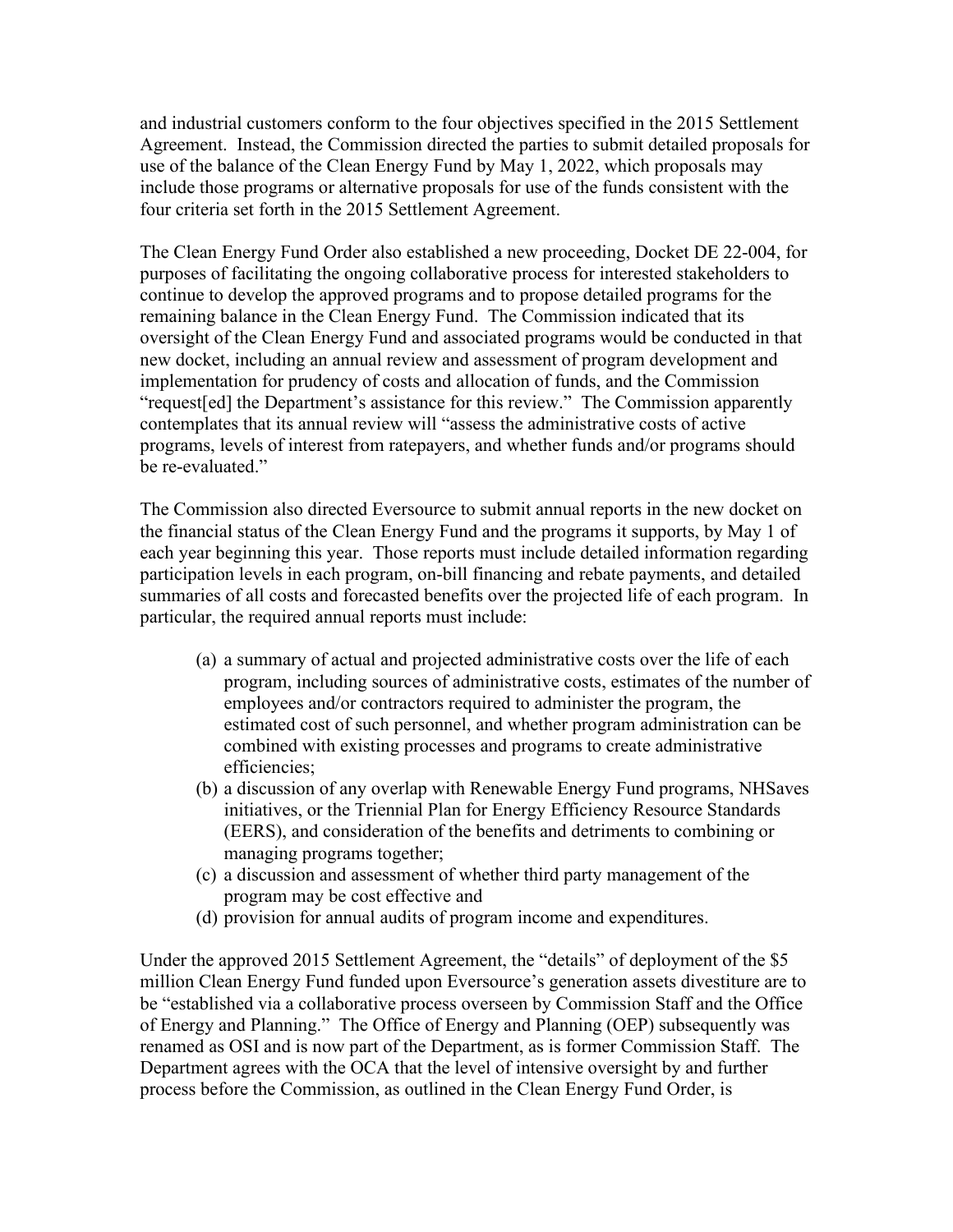inconsistent with the relevant provisions of the approved 2015 Settlement Agreement and the settling parties' expectation as to how those provisions would be implemented. The Commission acknowledged that expectation in Order No. 25,920, stating that the Fund would be "administered in a collaborative process involving Eversource, OEP, and Commission Staff."

Moreover, although the Commission is directed by statute to serve as "the arbiter between the interests of the customer and the interests of the regulated utilities" (under RSA 363:17-a), it is important to note that the Clean Energy Fund effectively represents Eversource shareholders' money and not money it collected from ratepayers. Therefore, this is not a situation where the Commission must balance the interests of utility customers and shareholders, as the shareholders themselves have provided the funding to be used for the broad purposes described in the approved 2015 Settlement Agreement. As observed by the OCA, the "ratepayers and the shareholders are on the same page about the Clean Energy Fund."

Under these unique circumstances, the Commission should refrain from direct involvement in decisions regarding the design, funding, and administration of programs funded by the Clean Energy Fund, and instead leave oversight and administration of the Fund to the Department. That restrained approach would be consistent with the settling parties' expectations and the Commission's prior approvals, and would be much preferable to subjecting the Clean Energy Fund to further intensive adjudicative or investigatory proceedings before the Commission. And that approach also would permit the Clean Energy Fund to begin serving the purposes for which it was created many years ago sooner and more efficiently.

Thank you for your attention to this response. Pursuant to current Commission policy, this filing is being made electronically only.

Sincerely,

*/s/ David Wiesner*

David K. Wiesner Legal Director/Sr. Hearings Examiner

cc: Docket Service Lists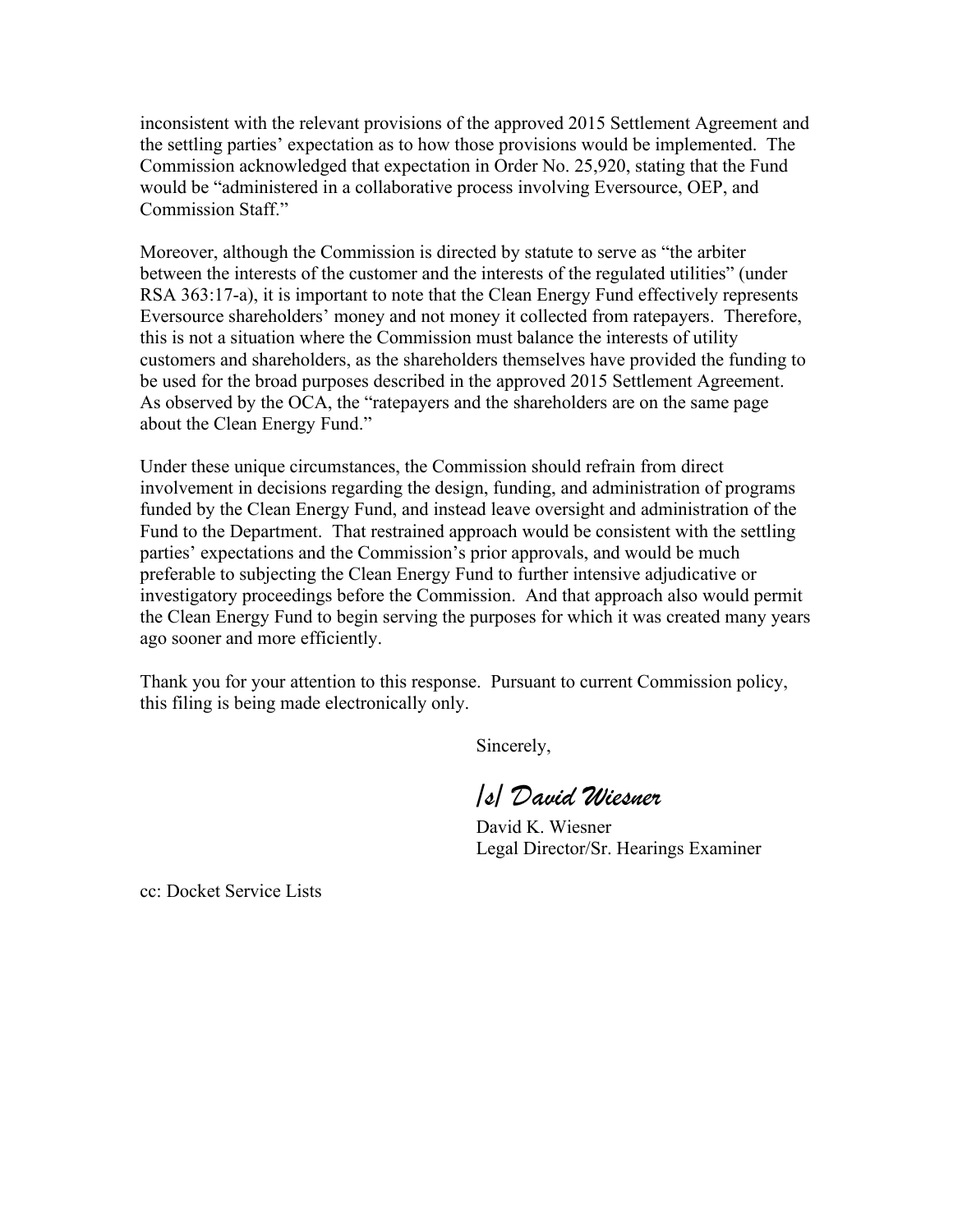## **SERVICE LIST - DOCKET RELATED - Email Addresses**

ClerksOffice@puc.nh.gov amanda.o.noonan@energy.nh.gov andrew.weisel@macquarie.com anne.pardo@mclane.com barry.needleman@mclane.com bill.glahn@mclane.com catherine.corkery@sierraclub.org david.j.shulock@energy.nh.gov donald.m.kreis@oca.nh.gov dpatch@orr-reno.com dsolomon@unionleader.com elizabeth.tillotson@graniteshorepower.com erica.menard@eversource.com eversourceenergy.legal@nu.com F.Ross@puc.nh.gov gilfavor@comcast.net james.ward@macquarie.com jeb.bradley@leg.state.nh.us jim@dannis.net josh.stebbins@sierraclub.org jrodier@mbtu-co2.com jvanrossum@clf.org karen.p.cramton@energy.nh.gov kelly@cleanenergynh.org matthew.mailloux@osi.nh.gov  $\operatorname{mkahal@exeteras} \operatorname{socides}.\n\operatorname{com}$ MSmith@orr-reno.com nhregulatory@eversource.com nkrakoff@clf.org ocalitigation@oca.nh.gov regulatorycompliance.nh@unitil.com rick.white@eversource.com sam@cleanenergynh.org sarah.knowlton@libertyutilities.com stephen.r.eckberg@energy.nh.gov thomas.c.frantz@energy.nh.gov

tirwin@clf.org zachary.fabish@sierraclub.org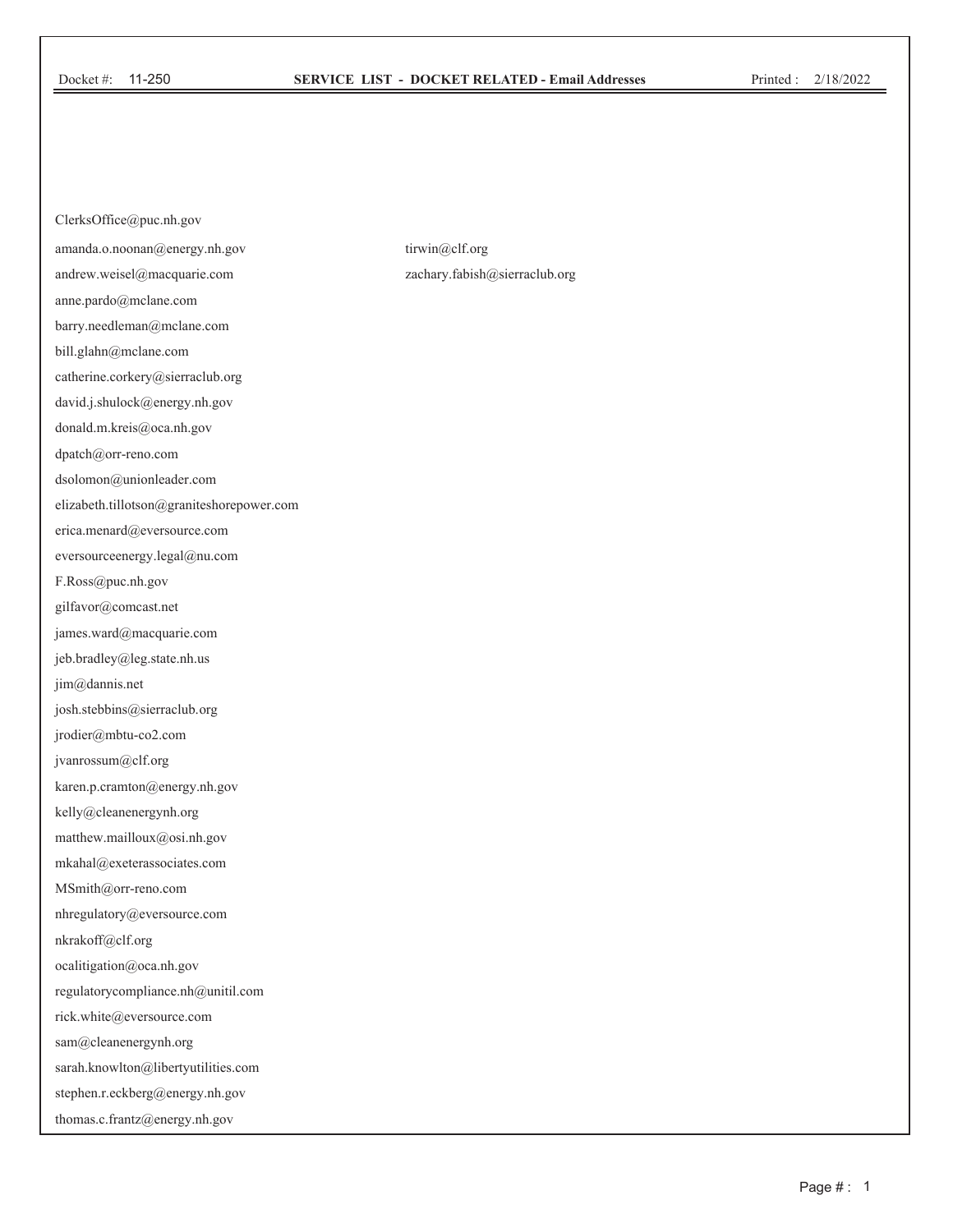ClerksOffice@puc.nh.gov

amanda.o.noonan@energy.nh.gov andrew.hamilton@mclane.com banderson@nepga.org catherine.corkery@sierraclub.org cbaia@concordnh.gov cboldt@dtclawyers.com Christopher.aslin@doj.nh.gov david.j.shulock@energy.nh.gov david.k.wiesner@energy.nh.gov ddolan@nepga.org Dean.murphy@brattle.com donald.m.kreis@oca.nh.gov dpatch@orr-reno.com ecole@orr-reno.com elizabeth.r.nixon@energy.nh.gov elizabeth.tillotson@graniteshorepower.com eversourceenergy.legal@nu.com fedelblut@gmail.com gilfavor@comcast.net harringt1@metrocast.net jay.e.dudley@energy.nh.gov jeb.bradley@leg.state.nh.us jennifer.ducharme@nu.com jkennedy@concordnh.gov jstock@nhtoa.org jvanrossum@clf.org karen.p.cramton@energy.nh.gov kelly@cleanenergynh.org kroll@gcglaw.com lisa.cameron@brattle.com matthew.mailloux@osi.nh.gov mayor@manchesternh.gov mbirchard@keyesfox.com

mike@ridgesend.com

nhlocal@ibew1837.org nhregulatory@eversource.com nkrakoff@clf.org ocalitigation@oca.nh.gov patrick.arnold2@hotmail.com pjaesd@comcast.net rick.white@eversource.com rmunnelly@davismalm.com sam@cleanenergynh.org sgeiger@orr-reno.com tate@nhlandlaw.com thomas.c.frantz@energy.nh.gov tirwin@clf.org tomburack@comcast.net zachary.fabish@sierraclub.org